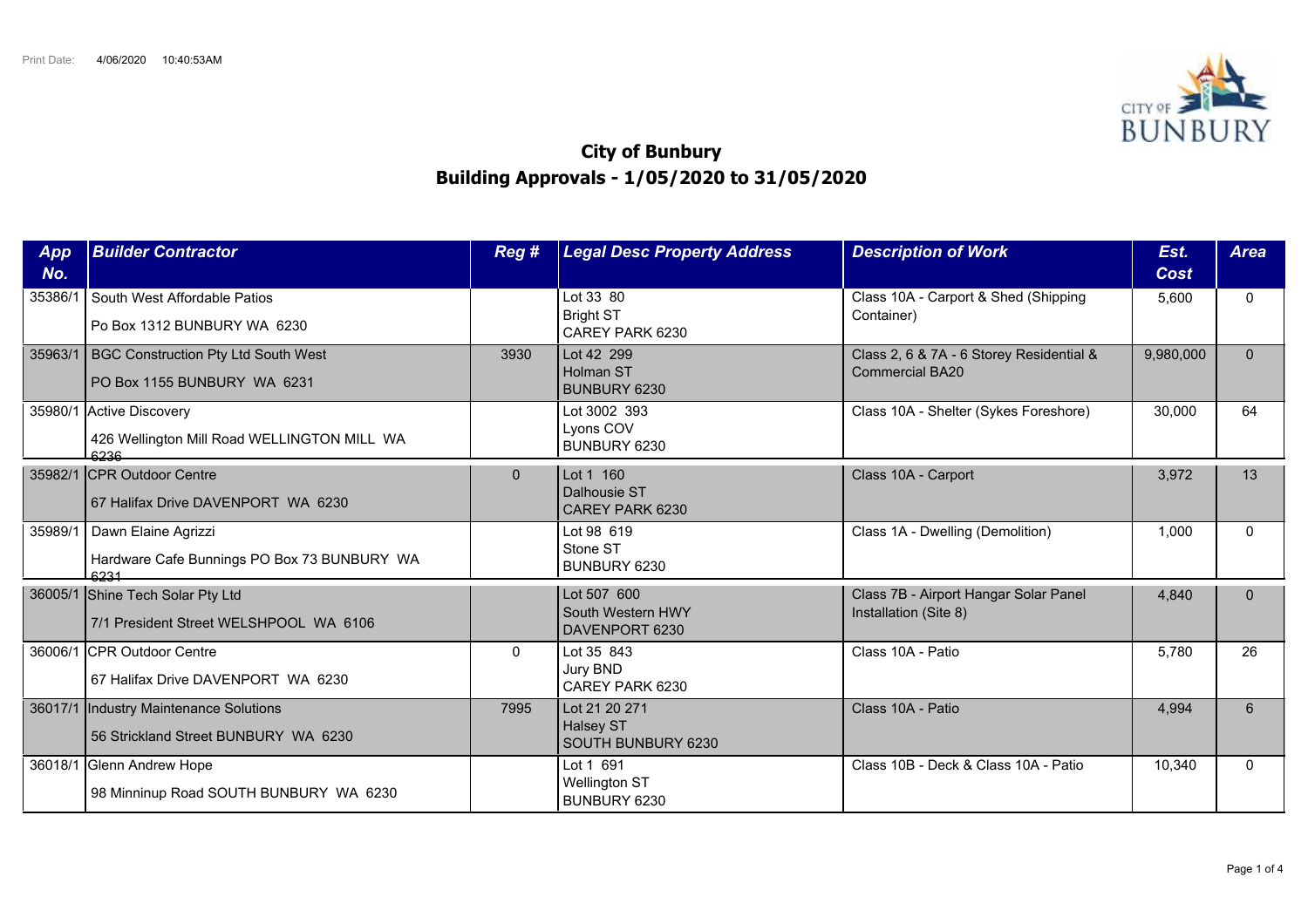| App<br>No. | <b>Builder Contractor</b>                                                           | Reg # | <b>Legal Desc Property Address</b>                       | <b>Description of Work</b>                                          | Est.<br>Cost | <b>Area</b>  |
|------------|-------------------------------------------------------------------------------------|-------|----------------------------------------------------------|---------------------------------------------------------------------|--------------|--------------|
|            | 36020/1 Stephen Ward<br>Site 88 / 65 Timperley Road SOUTH BUNBURY WA<br>6230        |       | Lot 248 648<br><b>Timperley RD</b><br>SOUTH BUNBURY 6230 | Class 10A - Carport (Site 88 Glade<br>Caravan Park)                 | 2,000        | $\mathbf{0}$ |
|            | 36024/1 Daniel John Hill<br>13 Wattle Street BUNBURY WA 6230                        |       | Lot 2 689<br>Wattle ST<br>BUNBURY 6230                   | Class 1A - Dwelling (Alts & Adds)                                   | 78,200       | $\mathbf{0}$ |
|            | 36028/1 Resonation Pty Ltd<br>15 Hislop Street EAST BUNBURY WA 6230                 |       | Lot 51 669<br>Venn ST<br><b>EAST BUNBURY 6230</b>        | Class 1A & 10A - Dwelling (Alts & Adds)<br>Garage & Alfresco        | 249,381      | $\mathbf{0}$ |
|            | 36029/1 George Peter Nichols<br>205 Yalinda Drive GELORUP WA 6230                   |       | Lot 2 850<br>Boab CT<br>SOUTH BUNBURY 6230               | Class 1A - Dwelling, Carport, Shed                                  | 275,000      | 255          |
|            | 36030/1 Stepnell Building & Renovations<br>23 Mindalong Close SOUTH BUNBURY WA 6230 |       | Lot 56 617<br><b>Stockley RD</b><br>BUNBURY 6230         | Class 10A - Patio                                                   | 19,500       | 45           |
|            | 36031/1 Kevin George Buswell<br>12 Barr Road CAREY PARK WA 6230                     |       | Lot 44 41<br>Barr RD<br>CAREY PARK 6230                  | Class 1A - Dwelling (Roof Re-Clad)                                  | 15,000       | $\mathbf{0}$ |
|            | 36032/2 Sheds West Direct<br>PO Box 1109 MANJIMUP WA 6258                           |       | Lot 507 600<br>South Western HWY<br>DAVENPORT 6230       | Class 7B - Airport Hangar (Site 57)                                 | 110,000      | $\mathbf{0}$ |
|            | 36033/1 David Bekkers<br>35 Waterford Way AUSTRALIND WA 6233                        |       | Lot 65 427<br>Milligan ST<br>CAREY PARK 6230             | Class 1A - Dwelling (Roof Re-Clad)                                  | 9,600        | $\Omega$     |
|            | 36034/2 lan Drummond<br>45 Hamilton Road DONNYBROOK WA 6239                         |       | Lot 1 673<br>Victoria ST<br>BUNBURY 6230                 | Class 5 - Office (Stage 1 Works)                                    | 18,450       | $\mathbf{0}$ |
|            | 36036/2 Civilcon WA Pty Ltd<br>6 Wimbridge Road PICTON WA 6229                      | 11204 | Lot 1 675<br>Vittoria RD<br>GLEN IRIS 6230               | Class 6/10b - Sprinkler Tanks<br><b>Relocation (Farmers Market)</b> | 82,500       | 39           |
|            | 36037/1 Preece Developments Pty Ltd<br>10 Livingstone Heights ROELANDS WA 6226      |       | Lot 65 219<br><b>Floreat ST</b><br>SOUTH BUNBURY 6230    | Class 1A - Dwelling (Alts & Adds)                                   | 150,000      | $\mathbf 0$  |
|            | 36039/1 BGC Residential Pty Ltd<br>PO Box 7196 Cloisters Square PERTH WA 6850       | 9769  | Lot 4 230<br>Frankel ST<br>CAREY PARK 6230               | Class 1A - Dwelling                                                 | 157,033      | 122          |
| 36040/1    | Outdoor World Bunbury<br>4 Halifax Drive DAVENPORT WA 6230                          |       | Lot 137 206<br>Eulalia ST<br>CAREY PARK 6230             | Class 10A - Patio                                                   | 12,100       | 79           |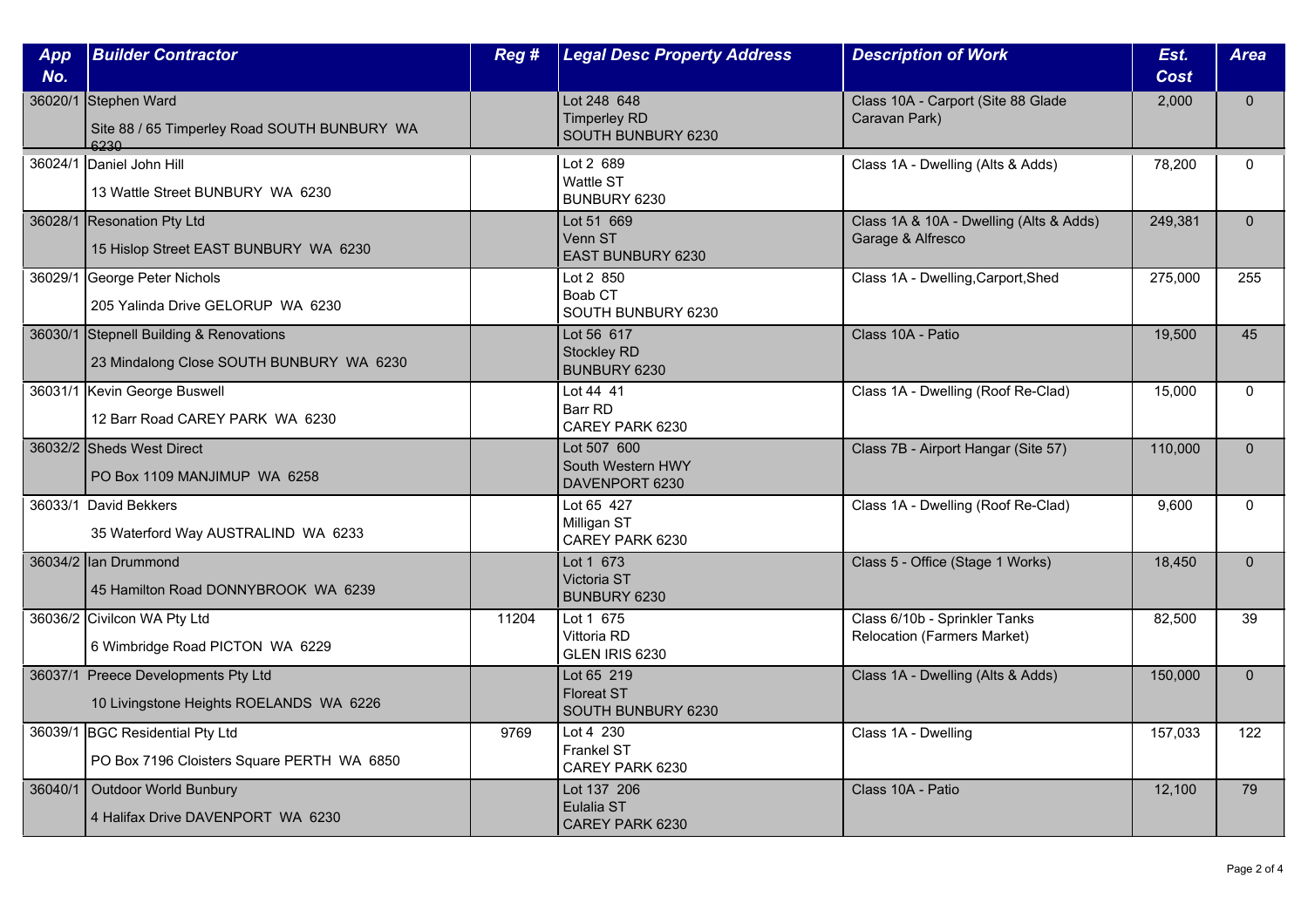| <b>App</b> | <b>Builder Contractor</b>                                                                                         | Reg # | <b>Legal Desc Property Address</b>                       | <b>Description of Work</b>                               | Est.        | <b>Area</b>  |
|------------|-------------------------------------------------------------------------------------------------------------------|-------|----------------------------------------------------------|----------------------------------------------------------|-------------|--------------|
| No.        |                                                                                                                   |       |                                                          |                                                          | <b>Cost</b> |              |
| 36041/1    | Industry Maintenance Solutions<br>56 Strickland Street BUNBURY WA 6230                                            | 7995  | Lot 2 2 643<br>Thomas ST<br>EAST BUNBURY 6230            | Class 10A - Patio x2                                     | 6,670       | 22           |
|            | 36042/1 South West Metal Roofing<br>23 Hatfield Way MILLBRIDGE WA 6232                                            |       | Lot 178 714<br><b>Wisbey ST</b><br>CAREY PARK 6230       | Class 1A - Dwelling (Roof Re-Clad)                       | 14,000      | $\mathbf{0}$ |
|            | 36043/1 South West Retaining & Excavations<br>14 Kentucky Drive DARDANUP WA 6236                                  |       | Lot 44 705<br>Willoughby ST<br>SOUTH BUNBURY 6230        | Class 10B - Retaining Wall                               | 8,000       | $\mathbf{0}$ |
|            | 36044/1 Enrique Francisco<br>30 Woodrow Street CAREY PARK WA 6230                                                 |       | Lot 86 362<br>Kinkella DR<br>CAREY PARK 6230             | Class 10A - Patio                                        | 4,359       | $\Omega$     |
|            | 36045/1 Civilcon WA Pty Ltd<br>6 Wimbridge Road PICTON WA 6229                                                    | 11204 | Lot 23 530<br>Prestonwood ST<br>EAST BUNBURY 6230        | Class 1A - Dwelling (Alts & Adds)                        | 19,700      | 16           |
|            | 36046/1 Xpress Patios & Sheds<br>2/64 Halifax Drive DAVENPORT WA 6230                                             |       | Lot 30 167<br>Delaporte WY<br>CAREY PARK 6230            | Class 10A - Patio                                        | 6,000       | $\Omega$     |
| 36049/1    | Outdoor World Bunbury<br>4 Halifax Drive DAVENPORT WA 6230                                                        |       | Lot 38 219<br><b>Floreat ST</b><br>SOUTH BUNBURY 6230    | Class 10A - Shed                                         | 11,200      | 36           |
| 36050/1    | South West Blocklaying<br>C/- Picton Post Office PICTON WA 6229 6229                                              |       | Lot 46 558<br><b>Roberts CR</b><br>BUNBURY 6230          | Class 10B - Retaining Wall (Aqwest<br>Roberts Reservoir) | 156,723     | $\mathbf{0}$ |
|            | 36052/1 Clinton House<br>24 Kelderman Elbow EATON WA 6232                                                         |       | Lot 77 527<br>Prentice ST<br>SOUTH BUNBURY 6230          | Class 1A - Dwelling (Roof Re-Clad)                       | 18,956      | $\Omega$     |
|            | 36054/1 PML Installation Pty Ltd (Landmark Products authorized<br>WA installer)<br>PO Box 1096 CANNINGTON WA 6987 |       | Lot 622 694<br><b>Westwood ST</b><br>WITHERS 6230        | Class 10A - Toilet Block (Des Ugle Park)                 | 111,270     | 37           |
|            | 36055/1 WA Country Builders<br>PO Box 451 BUNBURY WA 6231                                                         | 11422 | Lot 11 408<br><b>Marlston DR</b><br>BUNBURY 6230         | Class 1A - Dwelling (2 Storey)                           | 473,585     | 263          |
| 36056/1    | South West Affordable Patios<br>Po Box 1312 BUNBURY WA 6230                                                       |       | Lot 4843 449<br>Mouarn ST<br>CAREY PARK 6230             | Class 10A - Patio                                        | 3,586       | $\Omega$     |
| 36058/1    | South West Affordable Patios<br>Po Box 1312 BUNBURY WA 6230                                                       |       | Lot 248 648<br><b>Timperley RD</b><br>SOUTH BUNBURY 6230 | Class 10A - Carport (Site 113 Glade<br>Caravan Park)     | 2,185       | 18           |